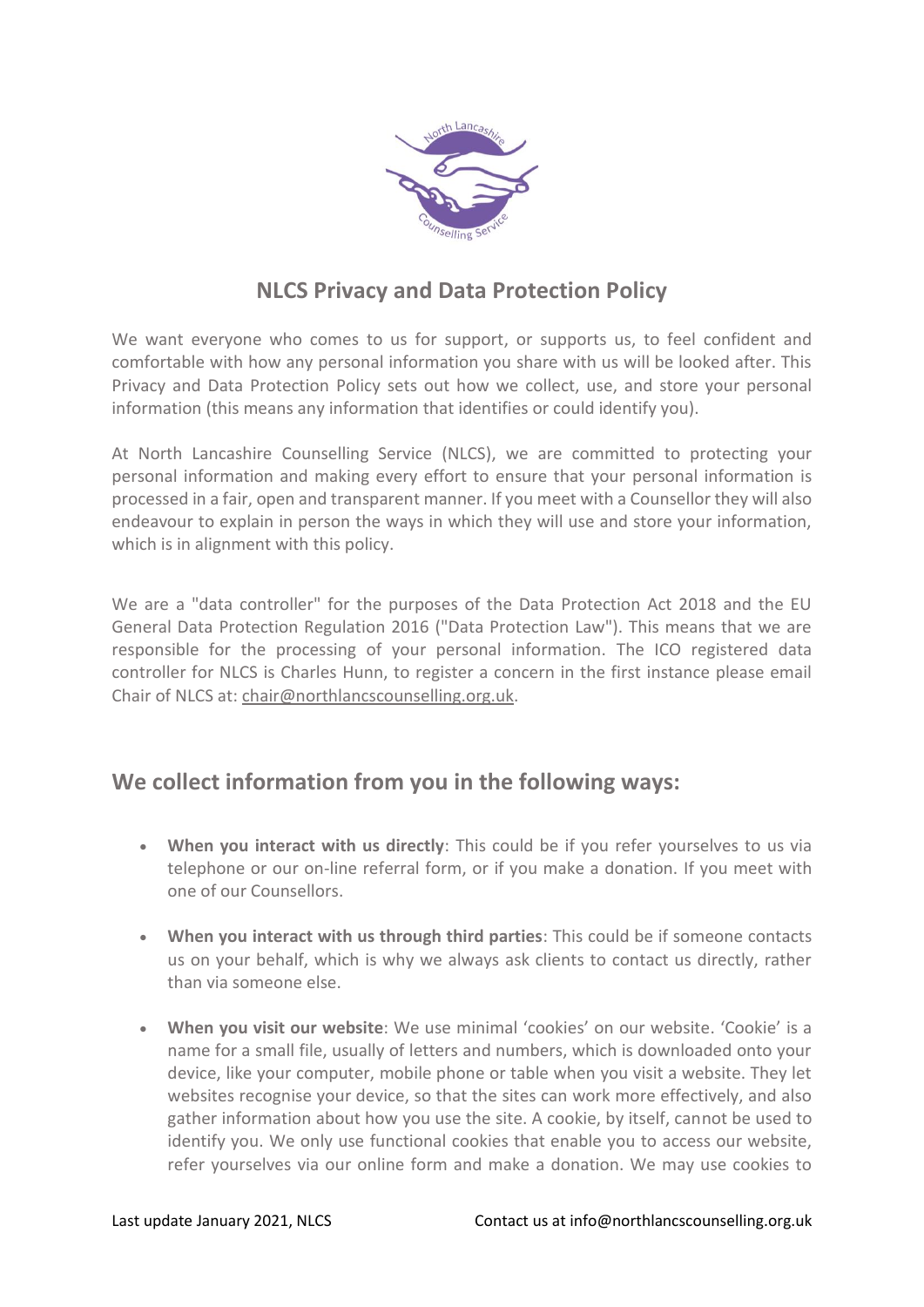monitor the numbers of visitors to the site and anything else that will help us improve the content or ease of use of the site. We do not use cookies for marketing purposes or obtaining unnecessary personal information.

- **Your communications with our teams** (including by telephone or email) may be monitored and/or recorded for training, quality control and compliance purposes to ensure that we continuously improve our customer service standards.
- **Counselling sessions** occasionally Counsellors will ask to record sessions for their own professional development. This is entirely the choice of the client. This would be used by the Counsellor, and potentially used in part to achieve their qualification (if they are a trainee) or in discussion with their Supervisor – both the educational institutes we liaise with and all Supervisors are bound by GDPR legislation and ethics, as well of those of their professional body, such as the BACP (British Association of Counselling and Psychotherapy).

# **Personal and Sensitive Personal Information:**

**For individuals who refer themselves for counselling**, we collect the following personal information – your name, date of birth, email address, postal address, telephone number.

We will also collect some Sensitive Personal Information, this includes –

- for equal opportunities nationality, which gender you prefer to be known as, race, religion
- during the referral process a brief reason you are referring yourselves for counselling, for example 'relationship difficulties', 'bereavement' and so on
- Any physical medical difficulties and which Doctors surgery you are registered with, this is only in the case of an emergency while you are on our premises or in a session with one of our Counsellors
- Any diagnosed mental health conditions and a yes/no risk assessment, which briefly assesses your history of suicidal thoughts, self-harm and feelings or actions of violence and aggression. This helps us ensure we match you with the appropriate Counsellor (as far as we can) and in rare circumstances may mean we refer you back to your Doctor for additional or alternative help first
- Core 10 (or 34) mental well-being assessment (tick box rating scale) and equal opportunities monitoring form – this is completed alongside your Counsellor, not online

**For individuals who contact us only to make a donation** – we do not keep your information and will not contact you, unless you have asked us to via email or our website, or unless it is considered a substantial donation, which may need to be regulated by the Charity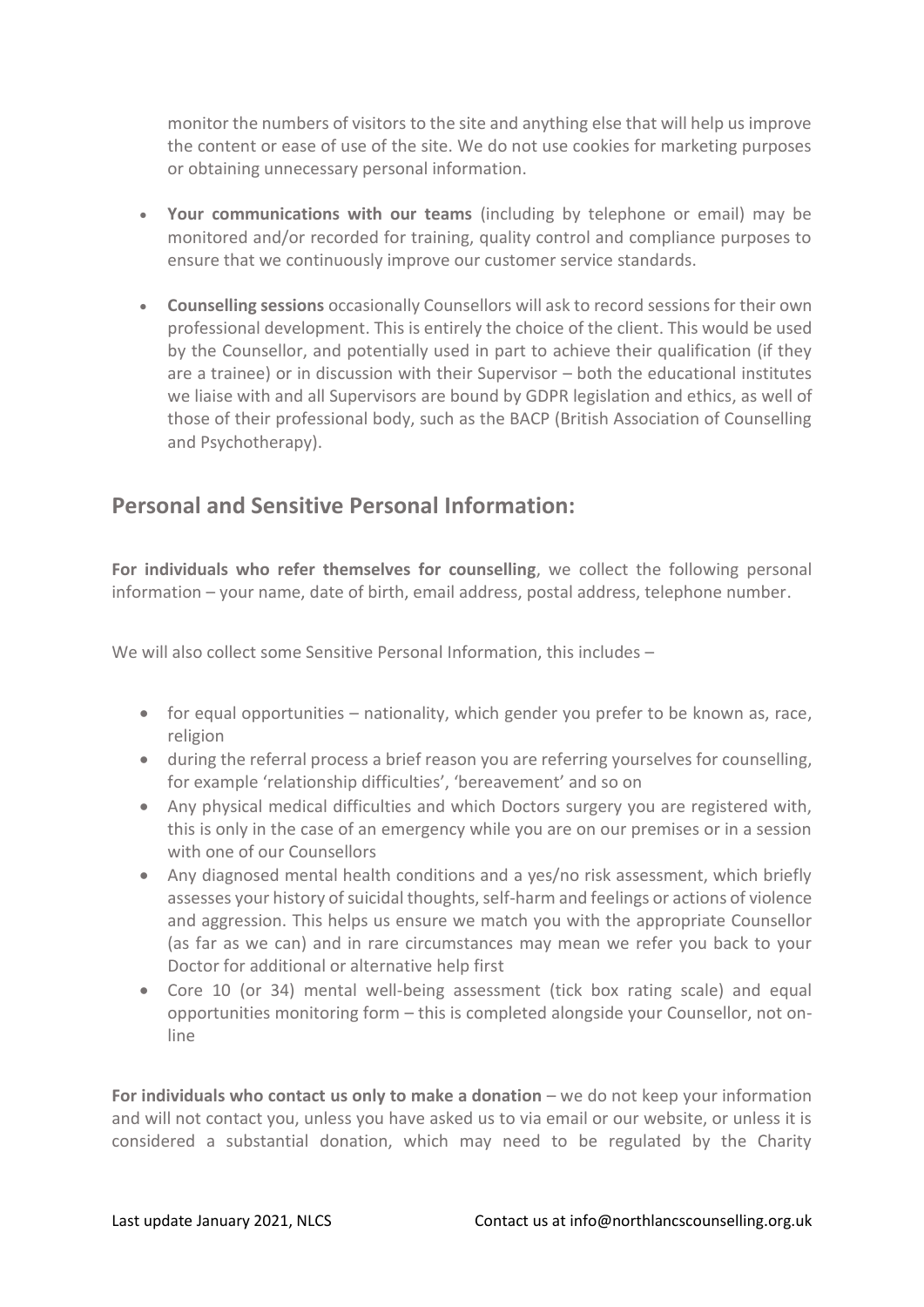Commission. Any debit or credit card details which we receive on our website for donations are collected by PayPal.

#### **How we use Personal and Sensitive Personal information:**

- To enable our Counsellors to contact you to arrange an appointment
- To make an assessment as to whether we can support your needs and to ensure you are referred to the appropriate Counsellor (as far as we can)
- To process your donations or other payments, to claim Gift Aid on your donations and verify any financial transactions
- To provide the services that you have requested
- To comply with the Charities (Protection and Social Investment) Act 2016 and follow the recommendations of the official regulator of charities, the Charity Commission, which require us to identify and verify the identity of supporters who make major gifts so we can assess any risks associated with accepting their donations
- To keep a record of your relationship with us
- To support funding applications through statistical analysis data
- To evaluate, monitor and improve the quality of our service, including reviewing effectiveness and areas of need
- Where you volunteer with us, to administer the volunteering arrangement

**We will not pass on your details to anyone else without your explicit consent except in exceptional circumstances**. Examples of this might include anyone reporting serious selfharm or posing a threat to others, or any concerns related to money laundering, potential terrorist activities or other serious crimes.

Where you have given us your explicit consent or otherwise clearly indicated to us (for example, by providing written feedback), we may publish feedback on our website or other media forums to promote our services to others.

We will never sell or share your personal information with organisations so that they can contact you for any marketing activities. Nor do we sell any information about your web browsing activity.

**In addition**, clients may share information of a personal or sensitive nature within counselling sessions. The counsellor may keep a note of this securely (i.e. within GDPR guidelines) for their own records, and, where appropriate, this may be shared with their Supervisor. Usually during these sessions any identifying information is kept to a minimum, to reduce the likelihood of the Supervisor being able to identify the client. 'Themes' may be discussed for the purposes of the Counsellors own professional development to ensure they are doing all they can to work professionally, ethically, and to the best of their ability, in the best interests of the client. Supervisors also adhere to the same professional conduct and code of ethics as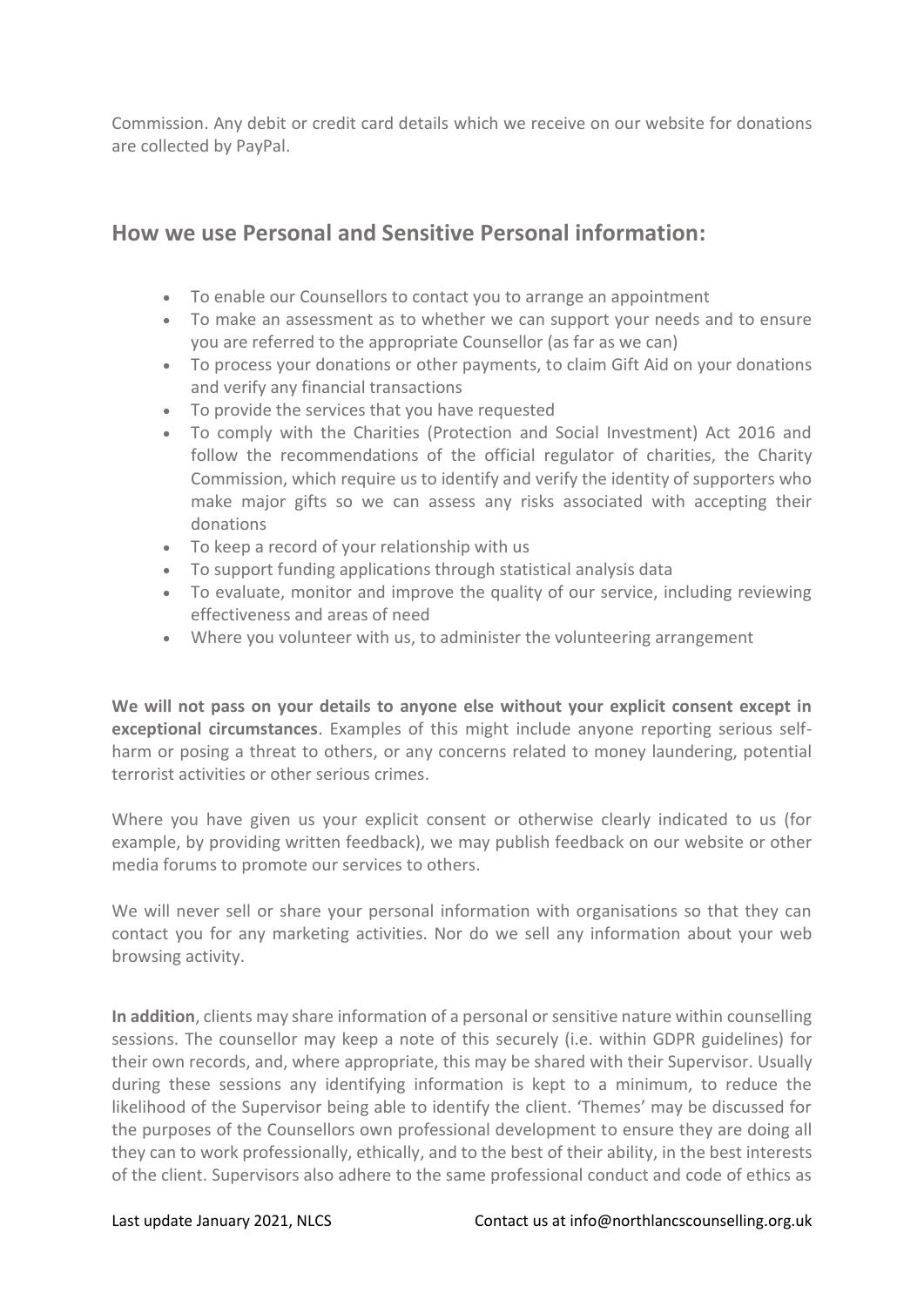Counsellors, they must also attend their own Supervision (at NLCS this is provided in a group format for all our Supervisors) and again, they would aim not to share any identifying information about the client, where possible. Please note - on occasion at NLCS we have Supervisors who also offer counselling, where there is a dual role, they may end up working with a client they are familiar with through Supervision (for example, if a client returns for a second period of counselling and is allocated a new Counsellor). This would be a rare circumstance, however of this presents a difficulty for the client or Counsellor/Supervisor, counselling may need to cease – where possible, we will try to offer an alternative, but this may not always be the case.

#### **Legal disclosure**

We may disclose your information if required to do so by law, for example, to comply with applicable laws, regulations and codes of practice or in response to a valid request from a competent authority.

## **Storing your information securely**

We take looking after your information very seriously. We follow the General Data Protection Regulation guidance (GDPR, 2016), those outlined by the British Association of Counselling and Psychotherapy (BACP), as well as any other relevant UK laws. We have implemented appropriate physical, technical and organisational measures to protect the personal information we have under our control (both on and off-line), from improper access, use, alteration, destruction and loss.

Unfortunately, the transmission of information using the internet is not completely secure. Although we do our best to protect your personal information sent to us this way, we cannot guarantee the security of data transmitted to our site. Our website may contain links to other sites. While we try to link only to sites that share our high standards and respect for privacy, we are not responsible for the content or the privacy practices employed by other sites. This privacy statement does not cover the information practices of those websites.

We do not store clients' data for longer than is necessary. It may need to be kept longer than usual if:

- The client is in process of bringing a complaint against us or has indicated they intend to do so
- Access to client records has been requested by Police, Crown Prosecution Service, solicitors, or courts dealing with a legal case involving the client within the time they are in therapy or 2 years following cessation of therapy
- Any other reason as deemed legitimate within law by the Management Committee and Trustees